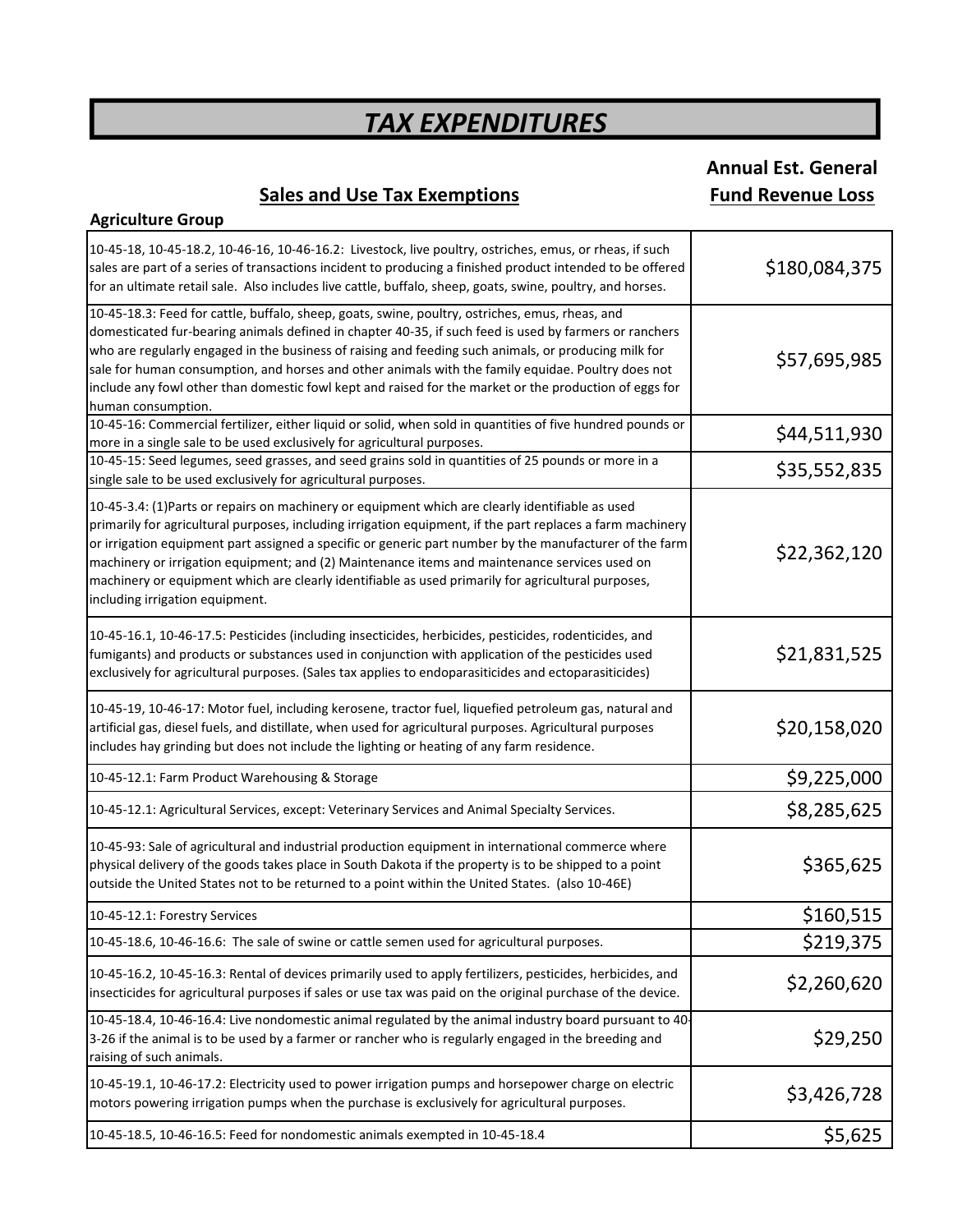## **Sales and Use Tax Exemptions Fund Revenue Loss**

**Healthcare Group**

**Annual Est. General**

| Government<br>10-45-10: Purchases by the Federal Government, State Government, Public or Municipal Corporations,<br>and Indian tribes. Estimate includes purchases by Educational Institutions and 10-45-14: purchases by<br>Religious or Private Educational Institutions.<br><b>Business Group</b><br>10-45-7: Lodging or campsites provided to any person for 28 or more consecutive days. Occasional<br>rental of sleeping accommodations or camp sites, which is 10 or less days/year.<br>10-45-11.1, 10-46-17.3: Goods and services furnished to meet warranty obligation.<br>10-45-20.6, 10-46-9.6: Replacement parts sold to retailers that will be installed in tangible personal<br>property that will ultimately be for resale.<br>10-45-12.1: Exempts advertising services, which is the preparing and placement of ads. Exempts<br>charges by media for placement of an ad in that media.<br>10-45-68, 10-46-56: Sale of credit card processing services to retailers.<br>10-45-12.1: Water Supply<br>10-45-9.1: Personal Property sold for lease.<br>10-45-13.1: Membership fees to membership organizations and services provided by membership<br>organizations.<br>10-45-5.2: Sanitary services except for the collection and disposal of solid waste which is specifically<br>listed as subject to sales tax.<br>10-45-20.1: Payments made by one member of a controlled group to another member of a controlled<br>group which represent an allocation, reimbursement, or charge for services provided by or rendered by<br>the members of the controlled group. The exemption provided in this section does not apply to the<br>lease of tangible personal property unless the sales or use tax has been paid on the property by the<br>lessor. (estimate also includes 10-45-20.2)<br>10-45-29.1 Allows deduction from gross receipts charges to clients for tangible personal property or<br>services purchased by the attorney or accountant on behalf of a client, provided the purchase was not a<br>resale purchase.<br>10-45-12.5, 10-46-9.5: Fees or commissions received for rendering a service which provides for the sale<br>of tangible personal property or services. 10-45-84, 10-45-90 Fees or commissions received by a<br>retailer for arranging a loan for a customer to pay for property sold by that retailer.<br>10-45-12.1: Motion picture rentals to a commercially operated theater primarily engaged in the<br>exhibition of motion pictures. | 10-45-12.1: Health Services; 10-45-14, 10-45-15: Purchases by nonprofit hospitals; 10-45-14.10: Drugs<br>to the extent used by humans that are prescribed, dispensed, or administered by a physician,<br>chiropractor, optometrist, dentist, podiatrist, or audiologist; 10-45-14.9: Insulin that is not sold by<br>prescription; 10-45-14.11: Durable medical equipment, mobility enhancing equipment, and prosthetic<br>devices used by humans when prescribed by prescription, dispensed, or administered for a specific<br>patient by a physician, chiropractor, optometrist, dentist or podiatrist; 10-45-14.12: Medical devices<br>used by humans when prescribed by prescription, dispensed, or administered for a specific patient by a<br>physician, chiropractor, optometrist, dentist or podiatrist; 10-45-14.6: Hospital meals paid for by a<br>public entity. | \$139,539,330 |
|---------------------------------------------------------------------------------------------------------------------------------------------------------------------------------------------------------------------------------------------------------------------------------------------------------------------------------------------------------------------------------------------------------------------------------------------------------------------------------------------------------------------------------------------------------------------------------------------------------------------------------------------------------------------------------------------------------------------------------------------------------------------------------------------------------------------------------------------------------------------------------------------------------------------------------------------------------------------------------------------------------------------------------------------------------------------------------------------------------------------------------------------------------------------------------------------------------------------------------------------------------------------------------------------------------------------------------------------------------------------------------------------------------------------------------------------------------------------------------------------------------------------------------------------------------------------------------------------------------------------------------------------------------------------------------------------------------------------------------------------------------------------------------------------------------------------------------------------------------------------------------------------------------------------------------------------------------------------------------------------------------------------------------------------------------------------------------------------------------------------------------------------------------------------------------------------------------------------------------------------------------------------------------------------------------------------------------------------------------------------------------------------------------------------------------------------------------------------------------------------|----------------------------------------------------------------------------------------------------------------------------------------------------------------------------------------------------------------------------------------------------------------------------------------------------------------------------------------------------------------------------------------------------------------------------------------------------------------------------------------------------------------------------------------------------------------------------------------------------------------------------------------------------------------------------------------------------------------------------------------------------------------------------------------------------------------------------------------------------------------------------|---------------|
|                                                                                                                                                                                                                                                                                                                                                                                                                                                                                                                                                                                                                                                                                                                                                                                                                                                                                                                                                                                                                                                                                                                                                                                                                                                                                                                                                                                                                                                                                                                                                                                                                                                                                                                                                                                                                                                                                                                                                                                                                                                                                                                                                                                                                                                                                                                                                                                                                                                                                             |                                                                                                                                                                                                                                                                                                                                                                                                                                                                                                                                                                                                                                                                                                                                                                                                                                                                            |               |
|                                                                                                                                                                                                                                                                                                                                                                                                                                                                                                                                                                                                                                                                                                                                                                                                                                                                                                                                                                                                                                                                                                                                                                                                                                                                                                                                                                                                                                                                                                                                                                                                                                                                                                                                                                                                                                                                                                                                                                                                                                                                                                                                                                                                                                                                                                                                                                                                                                                                                             |                                                                                                                                                                                                                                                                                                                                                                                                                                                                                                                                                                                                                                                                                                                                                                                                                                                                            | \$186,385,500 |
|                                                                                                                                                                                                                                                                                                                                                                                                                                                                                                                                                                                                                                                                                                                                                                                                                                                                                                                                                                                                                                                                                                                                                                                                                                                                                                                                                                                                                                                                                                                                                                                                                                                                                                                                                                                                                                                                                                                                                                                                                                                                                                                                                                                                                                                                                                                                                                                                                                                                                             |                                                                                                                                                                                                                                                                                                                                                                                                                                                                                                                                                                                                                                                                                                                                                                                                                                                                            |               |
|                                                                                                                                                                                                                                                                                                                                                                                                                                                                                                                                                                                                                                                                                                                                                                                                                                                                                                                                                                                                                                                                                                                                                                                                                                                                                                                                                                                                                                                                                                                                                                                                                                                                                                                                                                                                                                                                                                                                                                                                                                                                                                                                                                                                                                                                                                                                                                                                                                                                                             |                                                                                                                                                                                                                                                                                                                                                                                                                                                                                                                                                                                                                                                                                                                                                                                                                                                                            | \$35,241,938  |
|                                                                                                                                                                                                                                                                                                                                                                                                                                                                                                                                                                                                                                                                                                                                                                                                                                                                                                                                                                                                                                                                                                                                                                                                                                                                                                                                                                                                                                                                                                                                                                                                                                                                                                                                                                                                                                                                                                                                                                                                                                                                                                                                                                                                                                                                                                                                                                                                                                                                                             |                                                                                                                                                                                                                                                                                                                                                                                                                                                                                                                                                                                                                                                                                                                                                                                                                                                                            | N/A           |
|                                                                                                                                                                                                                                                                                                                                                                                                                                                                                                                                                                                                                                                                                                                                                                                                                                                                                                                                                                                                                                                                                                                                                                                                                                                                                                                                                                                                                                                                                                                                                                                                                                                                                                                                                                                                                                                                                                                                                                                                                                                                                                                                                                                                                                                                                                                                                                                                                                                                                             |                                                                                                                                                                                                                                                                                                                                                                                                                                                                                                                                                                                                                                                                                                                                                                                                                                                                            | N/A           |
|                                                                                                                                                                                                                                                                                                                                                                                                                                                                                                                                                                                                                                                                                                                                                                                                                                                                                                                                                                                                                                                                                                                                                                                                                                                                                                                                                                                                                                                                                                                                                                                                                                                                                                                                                                                                                                                                                                                                                                                                                                                                                                                                                                                                                                                                                                                                                                                                                                                                                             |                                                                                                                                                                                                                                                                                                                                                                                                                                                                                                                                                                                                                                                                                                                                                                                                                                                                            | \$21,641,418  |
|                                                                                                                                                                                                                                                                                                                                                                                                                                                                                                                                                                                                                                                                                                                                                                                                                                                                                                                                                                                                                                                                                                                                                                                                                                                                                                                                                                                                                                                                                                                                                                                                                                                                                                                                                                                                                                                                                                                                                                                                                                                                                                                                                                                                                                                                                                                                                                                                                                                                                             |                                                                                                                                                                                                                                                                                                                                                                                                                                                                                                                                                                                                                                                                                                                                                                                                                                                                            | \$2,433,195   |
|                                                                                                                                                                                                                                                                                                                                                                                                                                                                                                                                                                                                                                                                                                                                                                                                                                                                                                                                                                                                                                                                                                                                                                                                                                                                                                                                                                                                                                                                                                                                                                                                                                                                                                                                                                                                                                                                                                                                                                                                                                                                                                                                                                                                                                                                                                                                                                                                                                                                                             |                                                                                                                                                                                                                                                                                                                                                                                                                                                                                                                                                                                                                                                                                                                                                                                                                                                                            | \$6,841,013   |
|                                                                                                                                                                                                                                                                                                                                                                                                                                                                                                                                                                                                                                                                                                                                                                                                                                                                                                                                                                                                                                                                                                                                                                                                                                                                                                                                                                                                                                                                                                                                                                                                                                                                                                                                                                                                                                                                                                                                                                                                                                                                                                                                                                                                                                                                                                                                                                                                                                                                                             |                                                                                                                                                                                                                                                                                                                                                                                                                                                                                                                                                                                                                                                                                                                                                                                                                                                                            | \$23,575,680  |
|                                                                                                                                                                                                                                                                                                                                                                                                                                                                                                                                                                                                                                                                                                                                                                                                                                                                                                                                                                                                                                                                                                                                                                                                                                                                                                                                                                                                                                                                                                                                                                                                                                                                                                                                                                                                                                                                                                                                                                                                                                                                                                                                                                                                                                                                                                                                                                                                                                                                                             |                                                                                                                                                                                                                                                                                                                                                                                                                                                                                                                                                                                                                                                                                                                                                                                                                                                                            | \$8,033,805   |
|                                                                                                                                                                                                                                                                                                                                                                                                                                                                                                                                                                                                                                                                                                                                                                                                                                                                                                                                                                                                                                                                                                                                                                                                                                                                                                                                                                                                                                                                                                                                                                                                                                                                                                                                                                                                                                                                                                                                                                                                                                                                                                                                                                                                                                                                                                                                                                                                                                                                                             |                                                                                                                                                                                                                                                                                                                                                                                                                                                                                                                                                                                                                                                                                                                                                                                                                                                                            | \$968,163     |
|                                                                                                                                                                                                                                                                                                                                                                                                                                                                                                                                                                                                                                                                                                                                                                                                                                                                                                                                                                                                                                                                                                                                                                                                                                                                                                                                                                                                                                                                                                                                                                                                                                                                                                                                                                                                                                                                                                                                                                                                                                                                                                                                                                                                                                                                                                                                                                                                                                                                                             |                                                                                                                                                                                                                                                                                                                                                                                                                                                                                                                                                                                                                                                                                                                                                                                                                                                                            | N/A           |
|                                                                                                                                                                                                                                                                                                                                                                                                                                                                                                                                                                                                                                                                                                                                                                                                                                                                                                                                                                                                                                                                                                                                                                                                                                                                                                                                                                                                                                                                                                                                                                                                                                                                                                                                                                                                                                                                                                                                                                                                                                                                                                                                                                                                                                                                                                                                                                                                                                                                                             |                                                                                                                                                                                                                                                                                                                                                                                                                                                                                                                                                                                                                                                                                                                                                                                                                                                                            | N/A           |
|                                                                                                                                                                                                                                                                                                                                                                                                                                                                                                                                                                                                                                                                                                                                                                                                                                                                                                                                                                                                                                                                                                                                                                                                                                                                                                                                                                                                                                                                                                                                                                                                                                                                                                                                                                                                                                                                                                                                                                                                                                                                                                                                                                                                                                                                                                                                                                                                                                                                                             |                                                                                                                                                                                                                                                                                                                                                                                                                                                                                                                                                                                                                                                                                                                                                                                                                                                                            | N/A           |
|                                                                                                                                                                                                                                                                                                                                                                                                                                                                                                                                                                                                                                                                                                                                                                                                                                                                                                                                                                                                                                                                                                                                                                                                                                                                                                                                                                                                                                                                                                                                                                                                                                                                                                                                                                                                                                                                                                                                                                                                                                                                                                                                                                                                                                                                                                                                                                                                                                                                                             |                                                                                                                                                                                                                                                                                                                                                                                                                                                                                                                                                                                                                                                                                                                                                                                                                                                                            | \$622,034     |
|                                                                                                                                                                                                                                                                                                                                                                                                                                                                                                                                                                                                                                                                                                                                                                                                                                                                                                                                                                                                                                                                                                                                                                                                                                                                                                                                                                                                                                                                                                                                                                                                                                                                                                                                                                                                                                                                                                                                                                                                                                                                                                                                                                                                                                                                                                                                                                                                                                                                                             | 10-45-5.2: Research, development, and testing services (SIC 8733)                                                                                                                                                                                                                                                                                                                                                                                                                                                                                                                                                                                                                                                                                                                                                                                                          | \$6,655,320   |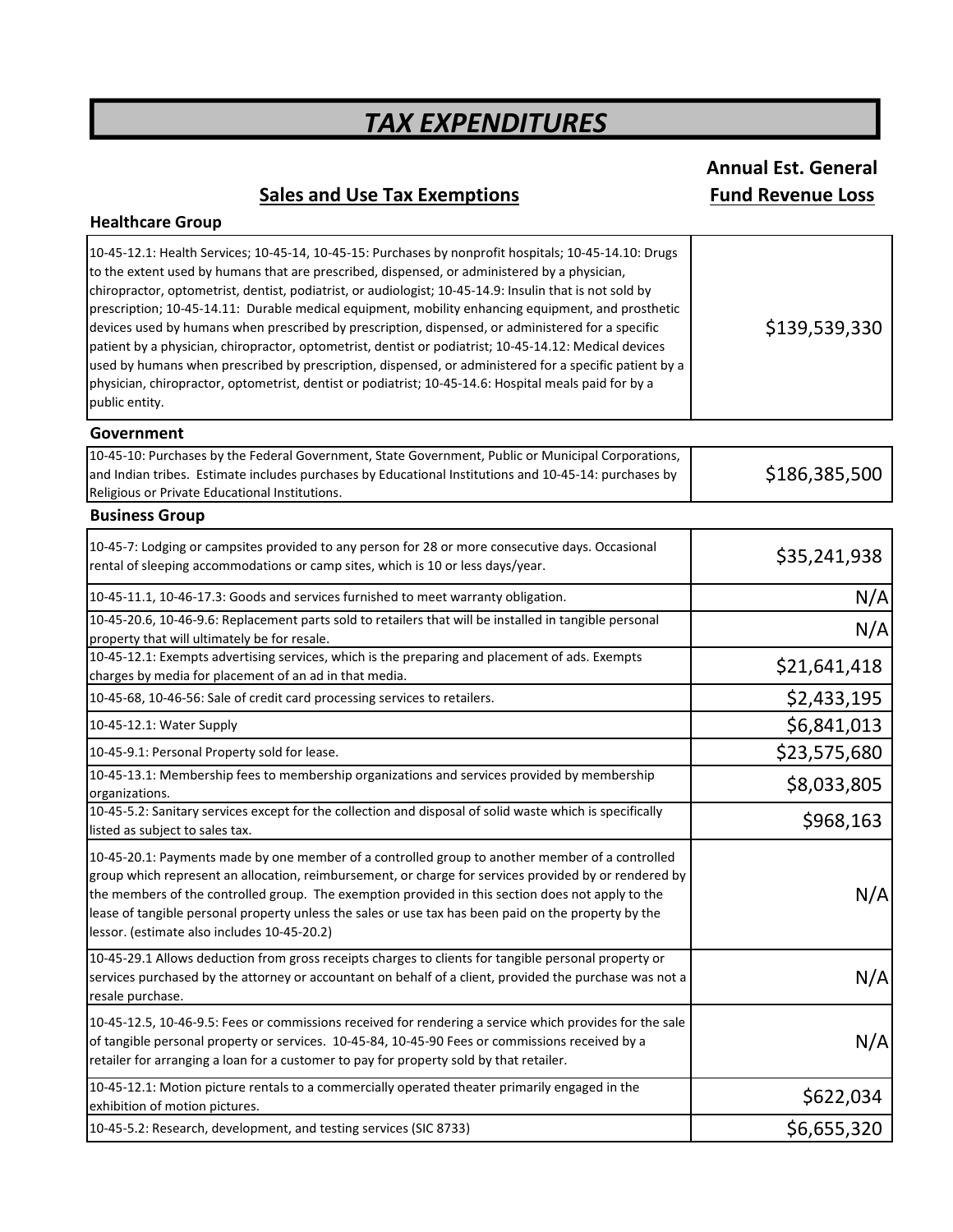# **Annual Est. General**

### **Sales and Use Tax Exemptions Fund Revenue Loss**

**Business Group (Continued)**

| 10-45-7.1, 10-46-68: Membership fees paid to a lodging house or hotel membership organization<br>operated for the benefit of its members.                                                                                                                                                        | N/A                        |
|--------------------------------------------------------------------------------------------------------------------------------------------------------------------------------------------------------------------------------------------------------------------------------------------------|----------------------------|
| 10-45-96: Deduction allowed for actual disbursements, including appropriate reserves, for the wages,<br>salaries, payroll taxes, payroll deductions, workers' compensation costs, insurance premiums, welfare<br>benefits, retirement benefits, and other employee benefits of its co-employees. | \$369,461                  |
| 10-45-5.2: Radio & Television Broadcasting                                                                                                                                                                                                                                                       | N/A                        |
| 10-45-5: Leases of tangible personal property between one telephone company and another telephone<br>company.                                                                                                                                                                                    | N/A                        |
| 10-45-5.2: Goods or services with money advanced as an accommodation are retail purchases and are<br>not included in gross receipts for funeral services, and fees paid or donated for religious ceremonies are<br>not included in gross receipts for funeral services.                          | N/A                        |
| 10-45-5.5, 10-46-2.5: Chemicals purchased for use by Lawn & Garden Services.                                                                                                                                                                                                                     | N/A                        |
| 10-45-92: Deduction allowed from auction's gross receipts for expenses for tangible personal property<br>or services purchased by the auctioneer for that client, provided the purchase was not a resale<br>purchase.                                                                            | N/A                        |
| 10-45-14.2, 10-46-9.1: Ink and newsprint used to produce shoppers' guides.                                                                                                                                                                                                                       | N/A                        |
| 10-45-94: Postage by a mailing service provided the cost of postage is itemized on the customer's bill<br>and the cost of the postage is no greater than the cost of the postage to the mailing service.                                                                                         | N/A                        |
| 10-45-12.4: Services provided to a rural water system by a wholly owned cooperative or nonprofit<br>corporation.                                                                                                                                                                                 | Included in water estimate |
| 10-45-110: Exempts coins, currency, or bullion.                                                                                                                                                                                                                                                  | N/A                        |
| 10-45-12.7: Any person officiating an amateur sporting event. However, this exemption does not apply<br>to any person officiating any sporting event sponsored and operated by any elementary, secondary, or<br>postsecondary school.                                                            | \$37,847                   |
| 10-45-90, 10-46-63: Services performed for rodeos by promoters, stock contractors, stock handlers,<br>announcers, judges, and clowns.                                                                                                                                                            | \$969,255                  |
| 10-45-18.1, 10-46-16.1: Live gamebirds sold by the producer to nonprofit organizations which release<br>such birds or to commercial hunting operators who charge fees to hunt such birds.                                                                                                        | \$554,715                  |
| 10-45-12.1: Consumer Credit Reporting Agencies and Mercantile Reporting Agencies.                                                                                                                                                                                                                | \$63,227                   |
| <b>Educational Services</b>                                                                                                                                                                                                                                                                      |                            |
| 10-45-12.1: Educational Services - Exempt schools: Continuing education programs, tutoring, and<br>vocational counseling not including Rehabilitation counseling (See Social Services exemption for<br>Rehabilitation counseling).                                                               | \$5,603,457                |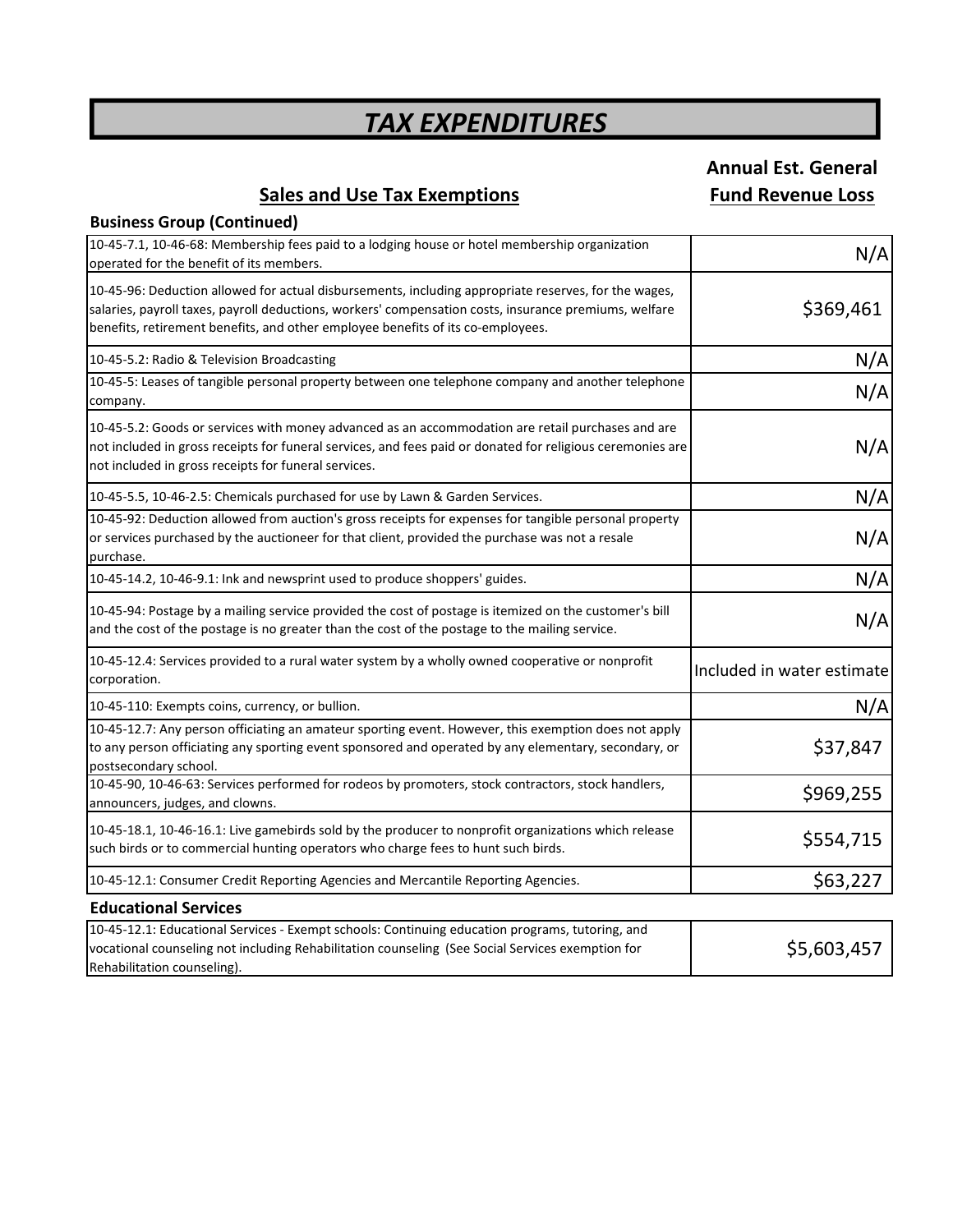# **Annual Est. General**

### **Sales and Use Tax Exemptions Fund Revenue Loss**

| <b>Financial Group</b>                                                                                                                                                                                                                                                                                                                                                                                                                   |               |
|------------------------------------------------------------------------------------------------------------------------------------------------------------------------------------------------------------------------------------------------------------------------------------------------------------------------------------------------------------------------------------------------------------------------------------------|---------------|
| 10-45-12.1: Commissions earned or service fees paid by an insurance company to an agent or<br>representative for the sale of a policy. 10-44-8 Insurance companies are exempt from all other taxes,<br>except sales or use tax on tangible personal property and taxes on real property. Insurance companies<br>do not owe use tax on the purchase of services, if the service provider does not collect the applicable<br>sales tax.    | \$3,955,050   |
| 10-44-8: Insurance companies are exempt from all other taxes, except sales or use tax on tangible<br>personal property and taxes on real property. Insurance companies do not owe use tax on the<br>purchase of services, if the service provider does not collect the applicable sales tax.                                                                                                                                             | \$117,162,001 |
| 10-45-20.5, 10-46-2.1: Services by a related corporation to a financial institution or services by a<br>financial institution to a related corporation if they are part of a controlled group of corporations.                                                                                                                                                                                                                           | N/A           |
| 10-45-12.1: Commodity Contracts Brokers & Dealers; 10-45-12.1: Brokers, Dealers, and Flotation<br>Companies; 10-46-9.2: Brokers licensed under Title 47.                                                                                                                                                                                                                                                                                 | \$8,162,010   |
| 10-43-5: Bank franchise tax is paid in lieu of other taxes, except sales or use tax on tangible personal<br>property. Financial institutions do not owe use tax on services, if the service provider does not collect<br>the applicable sales tax.                                                                                                                                                                                       | N/A           |
| 10-45-12.1: Financial services of institutions subject to the tax under Chapter 10-43 (Bank Franchise)<br>including loan origination fees, late payment charges, nonsufficient fund check charges, stop payment<br>charges, safe deposit box rent, exchange charges, commission on travelers checks, charges for<br>administration of trusts, interest charges, and "points" charged on loans.                                           | \$77,475,934  |
| 10-45-12.6, 10-46-6.2: Sale of credit services by credit bureaus to financial institutions that are paying<br>bank franchise taxes.                                                                                                                                                                                                                                                                                                      | N/A           |
| 10-45-13.5: Exempts receipts received by the state and political subdivisions from management services<br>provided to a revolving loan fund operated by a nonprofit entity.                                                                                                                                                                                                                                                              | N/A           |
| <b>Transportation Group</b>                                                                                                                                                                                                                                                                                                                                                                                                              |               |
| 10-45-12.1: Railroad Transportation & Rental of Railroad Cars.                                                                                                                                                                                                                                                                                                                                                                           | \$9,011,250   |
| 10-45-12.1: Arrangement of Passenger Transportation; Arrangement of Transportation of Freight &<br>Cargo; Local and Suburban Passenger Transportation, except Limousine Services; Trucking and Courier<br>services, except air, except collection and disposal of solid waste; Pipelines, except Natural Gas;<br>Transportation on rivers and canals; and school buses. 10-45-67, 10-46-55: Natural gas transportation<br>by pipeline.   | \$14,185,620  |
| <b>Social Services</b>                                                                                                                                                                                                                                                                                                                                                                                                                   |               |
| 10-45.12.1: Social services and credit counseling services provided by individual and family social<br>services.                                                                                                                                                                                                                                                                                                                         | \$4,754,250   |
| <b>Manufacturing Group</b>                                                                                                                                                                                                                                                                                                                                                                                                               |               |
| 10-46-5: Excludes the fabrication costs from the fair market value of tangible personal property<br>fabricated by a contractor or subcontractor for use in the contract. The fair market value is subject to<br>use tax.                                                                                                                                                                                                                 | N/A           |
| 10-46-3: Tangible personal property not originally purchased for use in this state, but thereafter used,<br>stored, or consumed in this state if the equipment is more than seven years old at the time it is brought<br>into this state.                                                                                                                                                                                                | N/A           |
| 10-45-14.4, 10-46-9.3: Packing material used or consumed by manufacturers, processors, or fabricators<br>as raw material. 10-45-14.5, 10-46-9.4 Packing material sold to retailers if the retailer used the article<br>as wrappers or containers to hold other tangible personal property sold by the retail that is subject to<br>sales or use tax and the articles are supplied free by the retailer as a convenience to the customer. | N/A           |